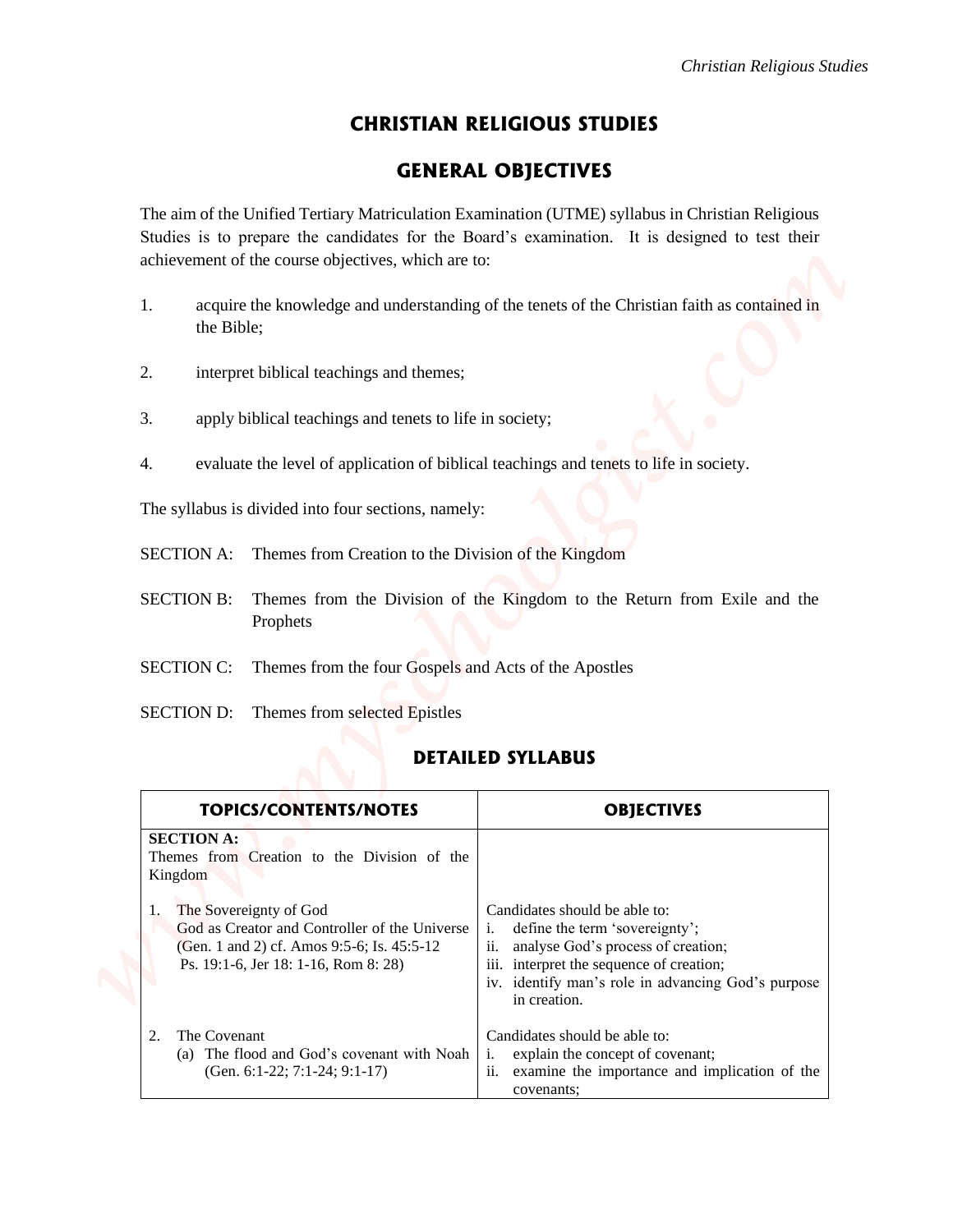|                                                                                                                                                                                                                                                                                                                                                    | Christian Religious Studies                                                                                                                                                                                                                                                                                  |
|----------------------------------------------------------------------------------------------------------------------------------------------------------------------------------------------------------------------------------------------------------------------------------------------------------------------------------------------------|--------------------------------------------------------------------------------------------------------------------------------------------------------------------------------------------------------------------------------------------------------------------------------------------------------------|
| <b>TOPICS/CONTENTS/NOTES</b>                                                                                                                                                                                                                                                                                                                       | <b>OBJECTIVES</b>                                                                                                                                                                                                                                                                                            |
| (b) God's covenant with Abraham (Gen.<br>11:31-32; 12:1-9; 17:1-21; 21:1-13; 25:19-<br>26)<br>(c) God's covenant with Israel (Ex. 19; 20;<br>24:1-11) cf. Deut. 28:1-19<br>(d) The New Covenant (Jer. 31:31-34; Ezek<br>$36:25-28$                                                                                                                 | iii. distinguish between God's covenants with Noah,<br>Abraham and Israel;<br>iv. Distinguish between the old and the new<br>covenants.                                                                                                                                                                      |
| 3. Leadership Qualities<br>Examples of<br>(a) Joseph (Gen. 37:1-28; 41:1-57; 45:1-15)<br>(b) Moses (Ex. 1; 2; 3; 4:1-17; 5; 12; Num.<br>$13:1-20; 14:1-19$<br>(c) Joshua (Num. 13:21-33; 27:15-23; Josh.<br>$1:1-15; 6; 7; 24:1-31)$<br>(d) Judges (Deborah - Judges. 4:1-24; Gideon:<br>Judges 6:11-40; Samson: Judges 13:1-7,<br>21-25; 16:4-31) | Candidates should be able to:<br>examine the circumstances that gave rise to the<br>leadership of Joseph, Moses, Joshua and the<br>Judges;<br>identify the major talents of these leaders;<br>ii.<br>iii. assess God's role in the works of these leaders;<br>iv. analyse the achievements of these leaders. |
| 4. Divine Providence, Guidance and Protection<br>(a) Guidance and Protection (Gen. 24:1-61;<br>28:10-22; 46:1-7: Ex. 13:17-22; 14:1-4;<br>$10-31)$<br>(b) Provision (Gen. 21:14-18; 22:1-14; Ex.<br>16:1-21; 17:1-7; Num. 20:1-13; 1 Kings<br>$17:1-16$                                                                                            | Candidates should be able to:<br>identify the different ways by which God guided<br>i.<br>and protected the people of Israel;<br>ii. specify how God provided for His people;<br>iii. identify the different occasions when God<br>provided for Israel.                                                      |
| <b>Parental Responsibility</b><br>5.<br>Examples of<br>(a) Eli and Samuel (1 Sam. 2:11-36; 3:2-18;<br>$4:10-22:8:15$<br>(b) David (11 Sam. 13; 15:1-29; 18; 19:1-8)<br>(c) Asa (1 Kings 15:9-15; 22:41-44; cf. Deut.<br>6:4-9; Prov. 4:1-10; 13:1; 24; 22:6; 23:13-<br>$14; 31:10-31)$                                                             | Candidates should be able to:<br>determine the extent to which Eli, Samuel and<br>David were responsible for the short-comings of<br>their children:<br>ii. describe how Asa pleased God.                                                                                                                    |
| Obedience and Disobedience<br>6.<br>(i) Obedience and Rewards:<br>Examples of<br>(a) Abraham (Gen. 22:1-19)<br>(b) Three Hebrew youth (Dan 3:1-30)<br>(c) David $(1 \text{ Sam. } 30:1-20)$                                                                                                                                                        | Candidates should be able to:<br>determine why Abraham, the three Hebrew<br>youths and David obeyed God;<br>identify the rewards for obedience.<br>11.                                                                                                                                                       |
| Disobedience and Consequences<br>11)<br>Examples of<br>(a) Adam (Gen. 2:15-25; 3)<br>(b) Collection of Manna (Ex. 16:22-30)<br>(c) The Golden Calf (Ex. 32)<br>(d) Moses (Num. 20:7-12; Deut. 34:1-6)<br>(e) Saul (1 Sam. 10:1-16; 15:1-25; 16:14-23;<br>$31:1-13$                                                                                 | Candidates should be able to:<br>compare the disobedience of Adam, the people of<br>i.<br>Israel, Moses and Saul;<br>indicate the reasons for their disobedience;<br>11.<br>identify the consequences of disobedience.<br><i>iii.</i>                                                                        |
| A man after God's own heart<br>7.                                                                                                                                                                                                                                                                                                                  | Candidates should be able to:<br>identify David's anointing experience;                                                                                                                                                                                                                                      |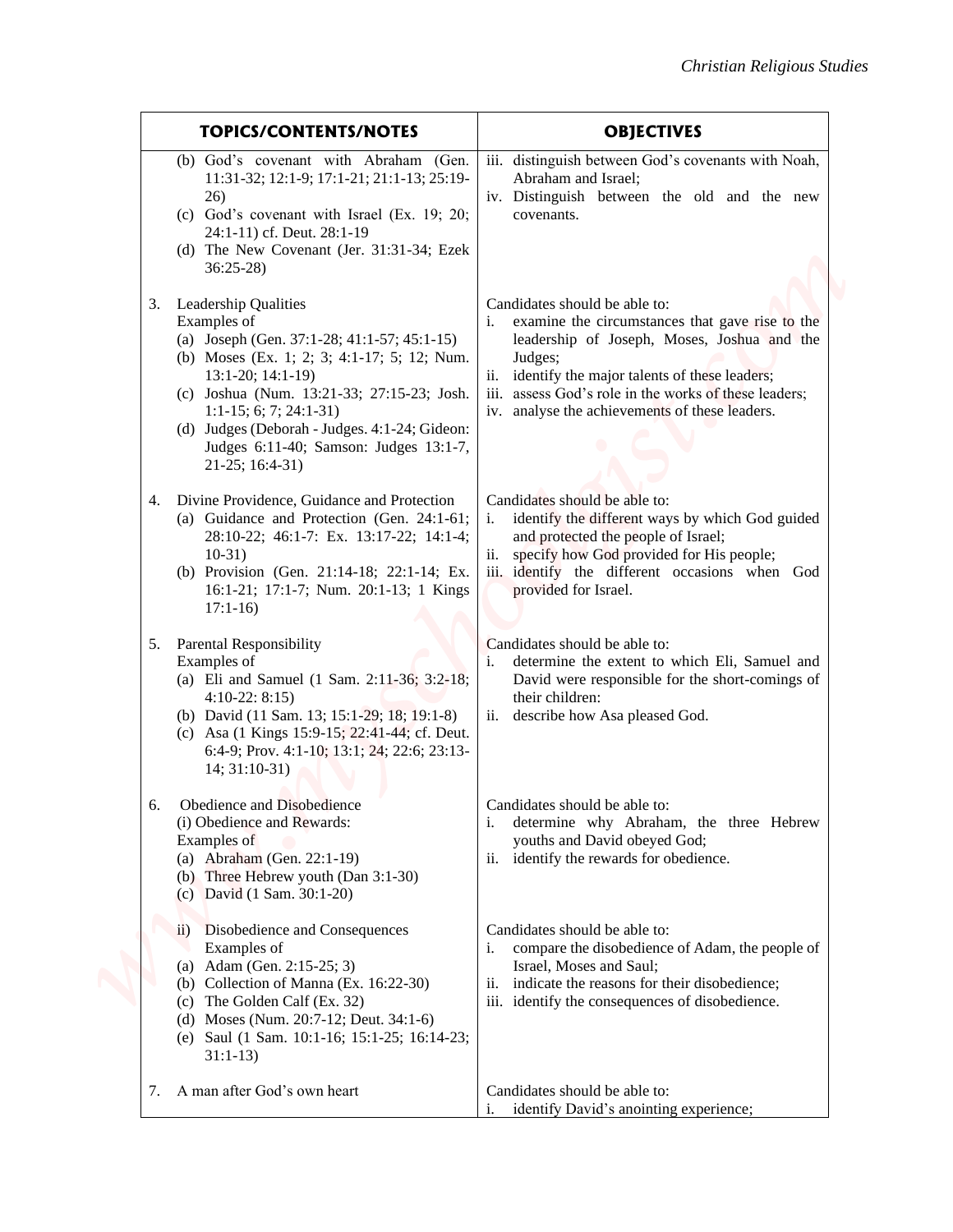| <b>TOPICS/CONTENTS/NOTES</b>                                                                                                                                                                                                                                                                     | <b>OBJECTIVES</b>                                                                                                                                                                                                                                                                                                                                 |
|--------------------------------------------------------------------------------------------------------------------------------------------------------------------------------------------------------------------------------------------------------------------------------------------------|---------------------------------------------------------------------------------------------------------------------------------------------------------------------------------------------------------------------------------------------------------------------------------------------------------------------------------------------------|
| (a) The early life of David $(1 \text{ Sam. } 16:1-13)$ ;<br>17; 18:17-30; 22:1-5; 24:1-23; II Sam. 2:1-<br>$7; 3:1-39$<br>(b) David's submission to the will of God<br>(1)<br>Sam. 26:1-25, II Sam 12:15-25)<br>(c) David's repentance and forgiveness (II<br>Sam. 11; 12:1-15, cf. Ps. 51:130) | specify how David submitted to the will of God;<br>ii.<br>iii. examine the situations that led to David's sin and<br>repentance;<br>iv. identify why God forgave David.                                                                                                                                                                           |
| Decision - Making<br>(a) Reliance on a medium (I Sam. 28:3-25)<br>(b) The wisdom of Solomon (I Kings 3:3-28;<br>$4:29-34; 5:1-12; 8:1-53$<br>(c) Unwise policies of Solomon<br>and<br>Rehoboam (I sKings 9:15-23; 11:1-40;<br>$12:1-20$                                                          | Candidates should be able to:<br>identify the source of Solomon's wisdom;<br>i.<br>compare the different ways used by Saul and<br>11.<br>Solomon in making decisions;<br>iii. analyse the decisions made by Saul, Solomon and<br>Rehoboam.<br>iv. assess the consequences of Solomon and<br>Rehoboam's unwise decisions.                          |
| <b>SECTION B:</b><br>Themes from the Division of the Kingdom to the<br>Return from Exile and the Prophets                                                                                                                                                                                        |                                                                                                                                                                                                                                                                                                                                                   |
| 1. Greed and its effects<br>Examples of<br>(a) Ahab (I Kings 21:1-29; 22:1-40; II Kings<br>$9:30-37$<br>(b) Gehazi (II Kings $5:1-27$ cf (Josh 7)                                                                                                                                                | Candidates should be able to:<br>deduce the meaning of greed;<br>distinguish between Ahab and Gehazi's greed;<br>$\overline{11}$ .<br>iii. analyse the consequences of Ahab and Gehazi's<br>greed.                                                                                                                                                |
| The Supremacy of God<br>2.<br>Religious tension and the power of God on<br>Mount Carmel (I Kings 16:29-34; 17:1-7; 18;<br>$19:1-18$                                                                                                                                                              | Candidates should be able to:<br>assess the religious situation in Israel at the time<br>of Elijah and Ahab;<br>ii. identify the characters involved in the contest on<br>Mount Carmel;<br>iii. differentiate between God's power and that of<br>Baal.                                                                                            |
| Religious reforms in Judah<br>3.<br>(a) Cleansing of the Temple (II Kings 22)<br>(b) Renewal of the Covenant (II Kings 23:1-<br><b>30</b> )                                                                                                                                                      | Candidates should be able to:<br>analyse Josiah's religious reforms;<br>determine the reasons for the renewal of the<br>covenant;<br>iii. assess the significance of the reforms.                                                                                                                                                                 |
| Concern for Judah<br>4.<br>(a) The fall of Jerusalem (II kings $24$ ; $25:1-17$ )<br>(b) Condition of Judah (Neh. 1:1-11; Ezra 1:1-<br>11)<br>(c) Response to the state of Judah (Neh. 2; 4:1-<br>23 Ezra 3:4; 5; 6; 7)                                                                          | Candidates should be able to:<br>identify the reasons for the fall of Jerusalem;<br>i.<br>examine the condition of Judah during the exile;<br>11.<br>iii. analyse the people's response to the call of<br>Nehemiah and Ezra to rebuild Jerusalem;<br>iv. distinguish between Nehemiah and Ezra's<br>responses to the opposition of their enemies. |
| 5. Faith, Courage and Protection<br>Examples of Daniel, Shadrach, Meshach and<br>Abednego (Dan. 3:1-30: 6:1-28                                                                                                                                                                                   | Candidates should be able to:<br>analyse the stories of Shadrach, Meshach,<br>i.<br>Abednego and Daniel;                                                                                                                                                                                                                                          |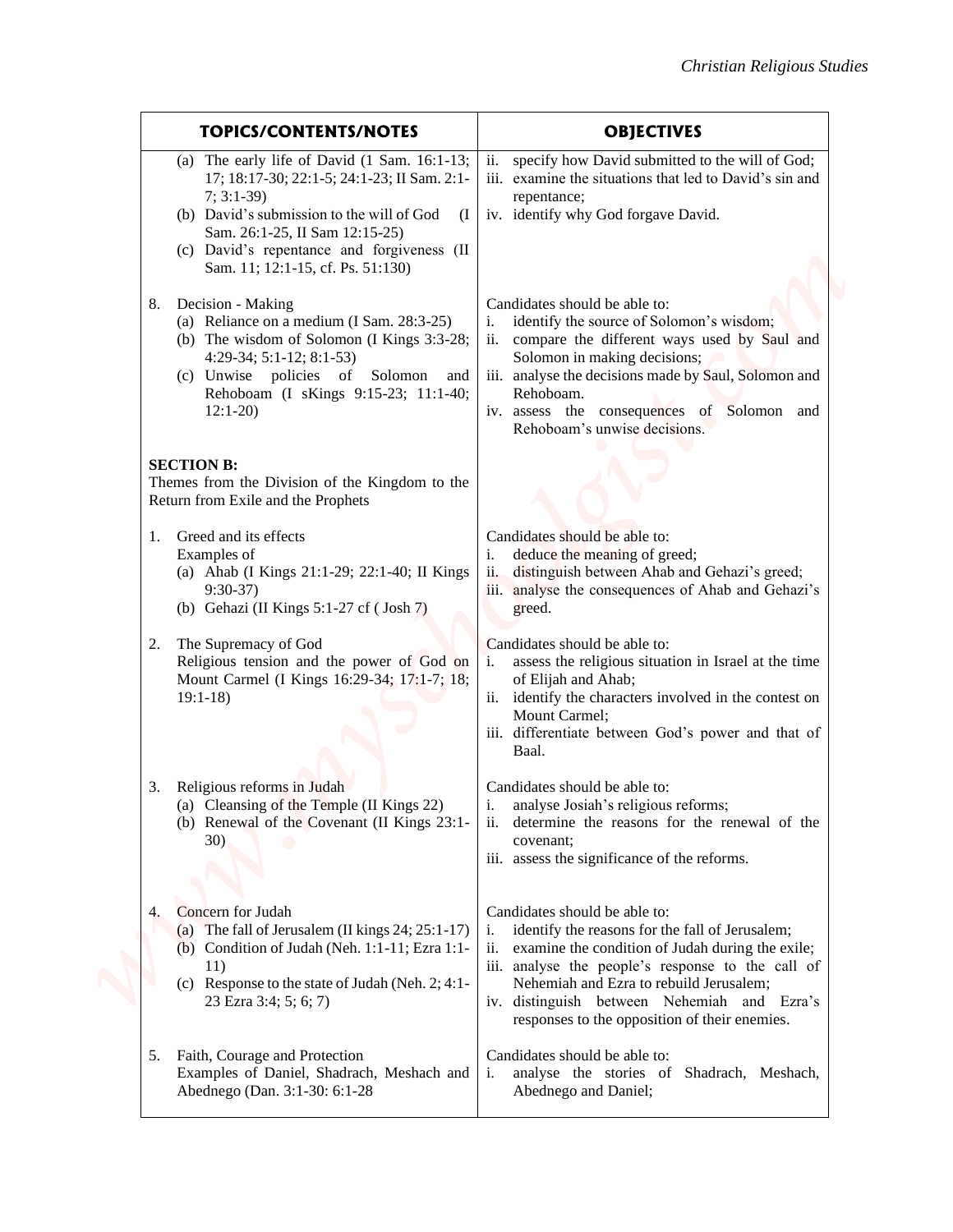|                                                                                                                                                                                                                                                                                    | Christian Religious Studies                                                                                                                                                                                                                                                                                      |
|------------------------------------------------------------------------------------------------------------------------------------------------------------------------------------------------------------------------------------------------------------------------------------|------------------------------------------------------------------------------------------------------------------------------------------------------------------------------------------------------------------------------------------------------------------------------------------------------------------|
| <b>TOPICS/CONTENTS/NOTES</b>                                                                                                                                                                                                                                                       | <b>OBJECTIVES</b>                                                                                                                                                                                                                                                                                                |
|                                                                                                                                                                                                                                                                                    | determine the occasions in which the four men<br>ii.<br>demonstrated faith;<br>iii. analyse the effects of the faith of the four men on<br>the Babylonians.                                                                                                                                                      |
| God's message to Nineveh<br>6.<br>Jonah and his message (Jonah 1; 2; 3 and 4)                                                                                                                                                                                                      | Candidates should be able to:<br>analyse the story of Jonah's call;<br>i.<br>describe<br>consequences<br>of<br>the<br>Jonah's<br>11.<br>disobedience;<br>iii. assess the effect of Jonah's message on the<br>Ninevites:<br>iv. emulate the example of the Ninevites.                                             |
| Social justice, True religion and Divine love<br>7.<br>(a) Social justice and true religion (Amos 2:6-<br>8; 4; 5:1-25; 6:1-14; 7:10-17; 8:4-14) cf<br>James 1:19-27<br>(b) Divine love and human response (Hosea 1;<br>$2; 3; 4; 6:1-11; 14)$                                     | Candidates should be able to:<br>determine what true religion is;<br>$\mathbf{1}$ .<br>identify the ills that led to the call for social justice<br>11.<br>in Amos' time;<br>iii. examine the condition in Israel during Hosea's<br>time:<br>iv. analyse Hosea's portrayal of divine love and<br>human response. |
| Holiness and Divine call<br>(Isaiah 6:1-13; Ezek. 2; 3:1-11; Jer. 1:4-10)                                                                                                                                                                                                          | Candidates should be able to:<br>distinguish the calls of Isaiah, Ezekiel and<br>Jeremiah;<br>ii. compare the assignments given to these prophets;<br>iii. determine the need for God's people to be holy.                                                                                                       |
| 9. Punishment and Hope<br>(Jer. 3:11-18; 32:26-35; Ezek. 18; 37:1-14;<br>Isaiah 61, Jer 4: 5-8)                                                                                                                                                                                    | Candidates should be able to:<br>describe the situations that led to the punishment<br>i.<br>of Israel;<br>ii. identify the conditions for hope;<br>iii. determine the benefits of restoration.                                                                                                                  |
| <b>SECTION C:</b><br>Themes from the four Gospels and the Acts of the<br>Apostles                                                                                                                                                                                                  |                                                                                                                                                                                                                                                                                                                  |
| The birth and early life of Jesus<br>1.<br>(a) John, the forerunner of Jesus (Lk. $1:5-25$ ;<br>57-66; 3:1-20; 7:18-35; Mk. 1:1-8; 6:14-<br>29; Mt. 3:1-12: Matt.11:2-19; Jn. 1:6-8;<br>19-37; 3:22-36)<br>(b) The birth and boyhood of Jesus (Mt. 1:18-<br>25; 2; Lk. 1:26-45; 2) | Candidates should be able to:<br>compare the stories of the births of John and<br>i.<br>Jesus;<br>ii. assess the importance of John as the forerunner of<br>Jesus:<br>iii. describe the boyhood of Jesus.                                                                                                        |
| The baptism and temptation of Jesus<br>2.<br>(Mt. 3:13-17; 4:1-11; Mk. 1:9-13; Lk. 3:21-22;<br>$4:1-13$                                                                                                                                                                            | Candidates should be able to:<br>determine the meaning and purpose of the<br>baptism of Jesus<br>ii. enumerate the temptations of Jesus;<br>iii. examine the significance of the temptations of<br>Jesus.                                                                                                        |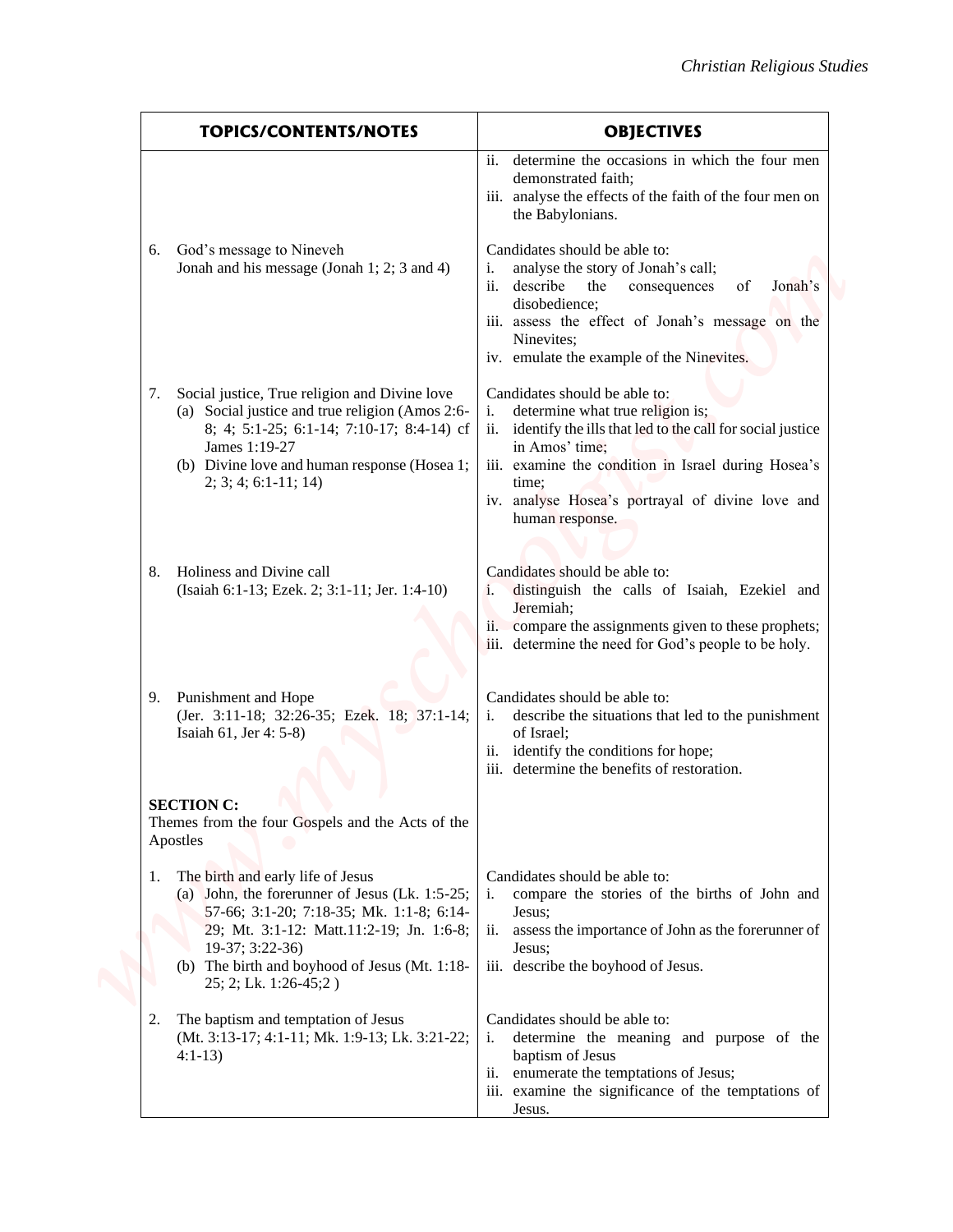| <b>TOPICS/CONTENTS/NOTES</b>                                                                                                                                                                                                                                                                                                                                                                                                                                                                                                                                                                                                                                                                                                                                                                                                                                                                                                                                                                                                   | <b>OBJECTIVES</b>                                                                                                                                                                                                                  |
|--------------------------------------------------------------------------------------------------------------------------------------------------------------------------------------------------------------------------------------------------------------------------------------------------------------------------------------------------------------------------------------------------------------------------------------------------------------------------------------------------------------------------------------------------------------------------------------------------------------------------------------------------------------------------------------------------------------------------------------------------------------------------------------------------------------------------------------------------------------------------------------------------------------------------------------------------------------------------------------------------------------------------------|------------------------------------------------------------------------------------------------------------------------------------------------------------------------------------------------------------------------------------|
|                                                                                                                                                                                                                                                                                                                                                                                                                                                                                                                                                                                                                                                                                                                                                                                                                                                                                                                                                                                                                                |                                                                                                                                                                                                                                    |
| Discipleship<br>3.<br>(a) The call of the first disciples (Mt. 4:18-22;<br>9:9-13; Mk. 1:16-20; 2:13-17; Lk. 5:1-11;<br>$27-32$<br>(b) The demands of discipleship (Mt. 8:19-22;<br>Lk. 9:57-63; 14:25-33)                                                                                                                                                                                                                                                                                                                                                                                                                                                                                                                                                                                                                                                                                                                                                                                                                     | Candidates should be able to:<br>i.<br>identify the first disciples to be called by Jesus;<br>ii.<br>determine the demands of discipleship;                                                                                        |
| Miracles<br>4.<br>(a) Nature miracles<br>(i) Stilling the storm (Mt. 8:23-27; Mk.<br>$4:35-41$ ; Lk.8:22-25)<br>(ii) Feeding of the five thousand (Mt.<br>14:13-24; Mk. 6:30-44; Lk. 9:10-17;<br>Jn. $6:1-13$<br>(iii) Walking on the sea (Mt. 14:22-26;<br>Mk. 6:45-52; Jn. 6:16-21)<br>(iv) Changing water to wine $(In. 2:1-11)$<br>(b) Miracles of resuscitation<br>(i) The raising of Lazarus $(In. 11:1-45)$<br>(ii) The raising of Jairus' daughter (Lk.<br>8:41-42, 49-56; Mk. 5:21-43)<br>(iii) The raising of the widow's son at Nain<br>$(Lk. 7:11-17)$<br>(c) Healing miracles<br>(i) The lepers (Mt. 8:1-4; Mk. 1:40-45;<br>Lk. 5:12-16; 17:11-19)<br>(ii) The paralytic at the pool $(In. 5:1-17)$<br>(iii) The centurion's servant $(Mt. 8:5-13)$ ;<br>Lk. $7:1-10$<br>(iv) The blind (Jn. 9:1-12; Mk. 10:46-52;<br>Lk. $18:35-43$<br>(d) Exorcism<br>(i) The Gerasene (Gadarene) demoniac<br>(Mt. 8:28-34; Mk. 5:1-20; Lk. 8:26-<br>39)<br>(ii) The epileptic boy (Mk. 9:14-29; Lk.<br>9:37-43a; Mt. 17:14-21) | Candidates should be able to:<br>classify the different miracles of Jesus;<br>i.<br>indicate the occasion of each of the miracles;<br>11.<br>iii. examine the significance of each of the miracles;                                |
| The Parables<br>5.<br>(a) Parables of the kingdom<br>(i) The sower (Mt. 13:1-23; Mk. 4:1-20)<br>(ii) The weeds (Mt. 13:24-30; 36-43)<br>$(iii)$ The drag-net (Mt. 13:47-50)<br>(iv) The wedding garment (Matt. 22:1-14)<br>(b) Parables about love of God (Mt. 18:12-<br>14; Lk. 15:1-32)<br>(c) Parables about love for one another<br>$(Lk.10:25-37; 16:19-31)$                                                                                                                                                                                                                                                                                                                                                                                                                                                                                                                                                                                                                                                              | Candidates should be able to:<br>classify the different parables of Jesus;<br>i.<br>identify the occasion of each parable;<br>11.<br>iii. interpret the meaning of each parable;<br>iv. give reasons why Jesus taught in parables. |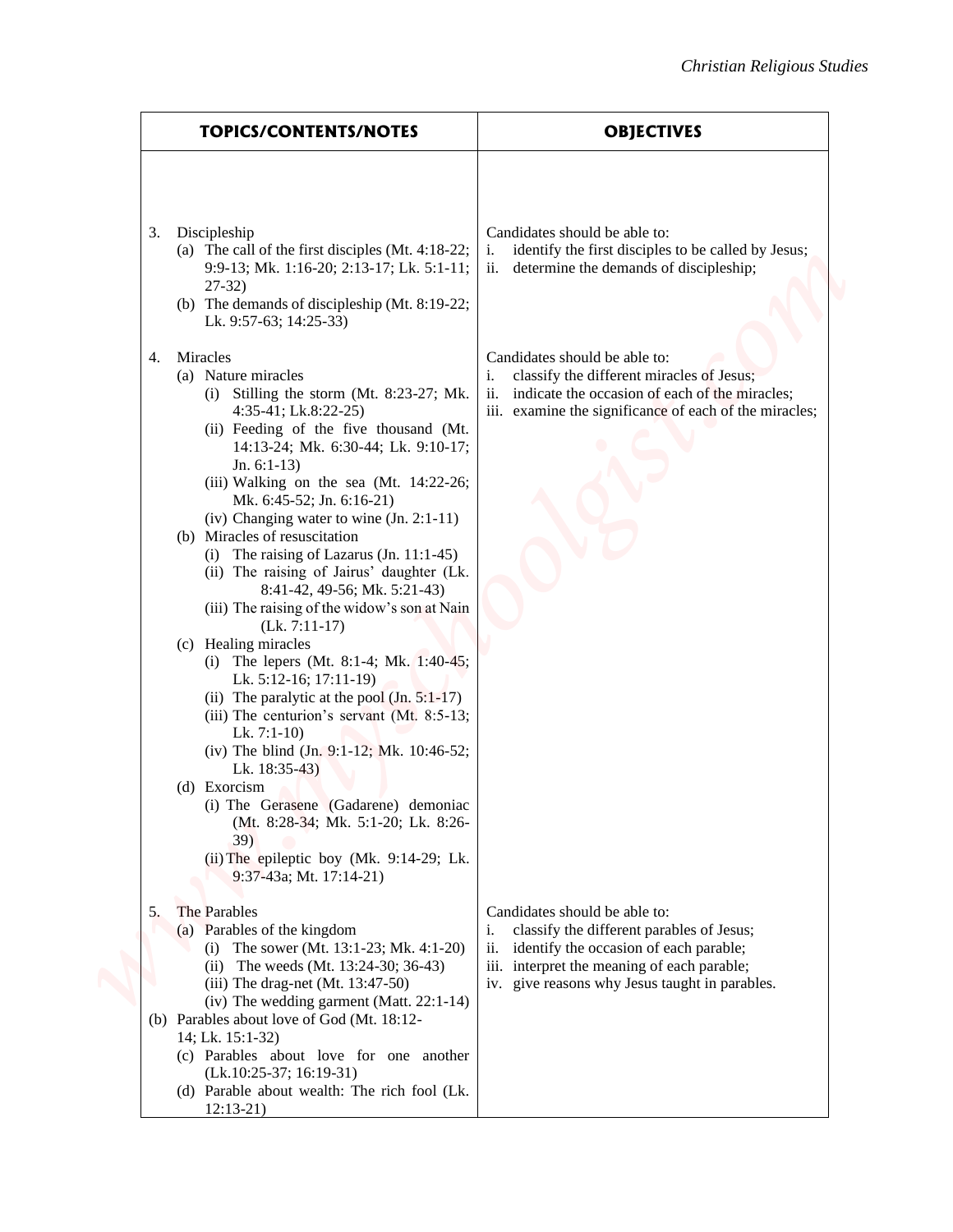| <b>TOPICS/CONTENTS/NOTES</b>                                                                                                                                | <b>OBJECTIVES</b>                                                                                                                                                                                                                                                                                    |
|-------------------------------------------------------------------------------------------------------------------------------------------------------------|------------------------------------------------------------------------------------------------------------------------------------------------------------------------------------------------------------------------------------------------------------------------------------------------------|
| (e) Parables on prayer (Lk. 18:2-14)                                                                                                                        |                                                                                                                                                                                                                                                                                                      |
| Sermon on the Mount<br>6.<br>$(Mt. 5; 6; Lk. 6:17-26)$                                                                                                      | Candidates should be able to:<br>analyse the teachings on the Mount;<br>i.<br>ii.<br>identify the demands of the Kingdom;<br>iii. determine the consequences of placing worldly<br>possessions above heavenly treasures;<br>iv. associate the rewards for obedience with the<br>sermon on the Mount. |
| Mission of the disciples<br>7.<br>(a) The mission of the twelve<br>(Mt. 10:5-15; Mk. 6:7-13; Lk. 9:1-16)<br>(b) The mission of the seventy (Lk. $10:1-24$ ) | Candidates should be able to:<br>distinguish between the mission of the twelve and<br>the seventy;<br>specify the instructions to the disciples;<br>ii.<br>iii. assess the outcomes of the missions.                                                                                                 |
| The Great Confession<br>8.<br>(Mt. 16:13-20; Mk. 8:27-30; Lk. 9:18-22)                                                                                      | Candidates should be able to:<br>analyse the confession by Peter;<br>i.<br>identify the occasion of the Great Confession;<br>11.<br>iii. examine the significance of the Great Confession.                                                                                                           |
| 9.<br>The Transfiguration<br>(Mt. 17:1-13; Mk. 9:2-13; Lk. 9:28-36)                                                                                         | Candidates should be able to:<br>i.<br>trace the events leading to the Transfiguration;<br>ii. determine the significance of the Transfiguration<br>to the disciples;<br>iii. identify the personalities involved in the<br>Transfiguration account.                                                 |
| 10. The Triumphal Entry and the<br>cleansing of the Temple<br>(Mt. 21:1-17; Mk. 11:1-19; Lk. 19:29-48)                                                      | Candidates should be able to:<br>recount the Triumphal Entry and the cleansing of<br>the Temple;<br>determine the significance of the Triumphal<br>Entry and the cleansing of the Temple;<br>iii. examine how the cleansing of the Temple caused<br>hostility towards Jesus.                         |
| The Last Supper<br>11.<br>(Mt. 26:17-30; Mk. 14:10-26<br>Lk. 22:7-23; Jn. 13:2-38)                                                                          | Candidates should be able to:<br>trace the story of the Last Supper;<br>i.<br>evaluate the significance of the Last Supper.<br>11.                                                                                                                                                                   |
| The trials and the death of Jesus<br>12.<br>(a) The trials of Jesus before<br>(i) the High Priest<br>(Mt. 26:36-75;<br>Mk. 14:53-72<br>Lk. 22:66-71)        | Candidates should be able to:<br>analyse the different trials of Jesus;<br>i.<br>describe the crucifixion and burial of Jesus;<br>11.<br>iii. deduce the lessons of the death of Jesus.                                                                                                              |
| (ii) Pilate                                                                                                                                                 |                                                                                                                                                                                                                                                                                                      |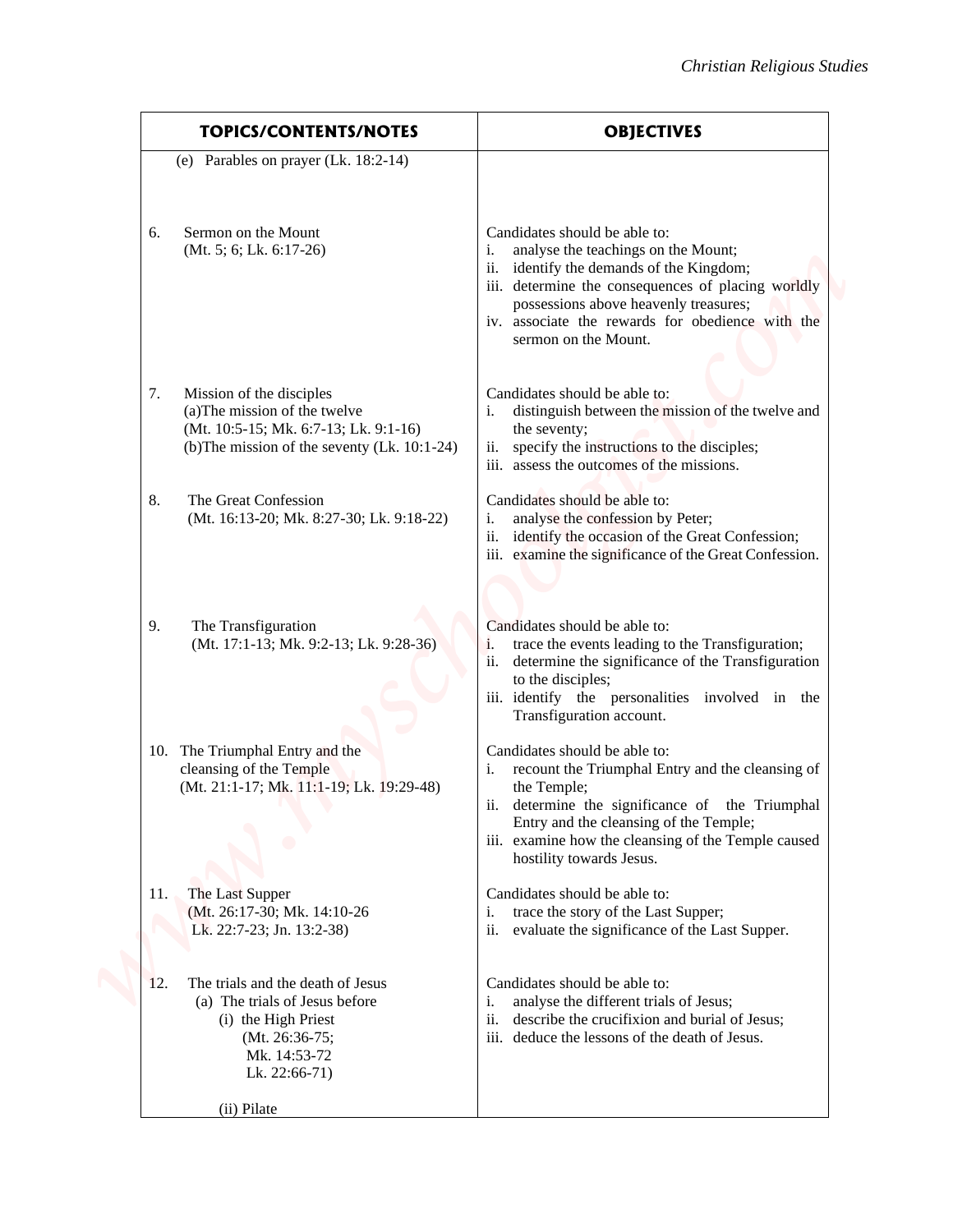| <b>OBJECTIVES</b>                                                                                                                                                                                                                                             | <b>TOPICS/CONTENTS/NOTES</b>                                                                                                                                                                                                                                                                                                                                             |
|---------------------------------------------------------------------------------------------------------------------------------------------------------------------------------------------------------------------------------------------------------------|--------------------------------------------------------------------------------------------------------------------------------------------------------------------------------------------------------------------------------------------------------------------------------------------------------------------------------------------------------------------------|
|                                                                                                                                                                                                                                                               | (Mt. 27:11-26; Mk. 15:1-15;<br>Lk. 23:1-5; 13-25;<br>Jn. 18:28-40; 19:1-16)                                                                                                                                                                                                                                                                                              |
|                                                                                                                                                                                                                                                               | (iii) Herod<br>$(Lk. 23:6-12)$                                                                                                                                                                                                                                                                                                                                           |
|                                                                                                                                                                                                                                                               | (b) Crucifixion and burial of Jesus<br>(Mt. 27:32-66; Lk. 23:26-56;<br>Mk. 15:16-47; Jn. 19:17-42)                                                                                                                                                                                                                                                                       |
| Candidates should be able to:<br>trace the stories of the resurrection, appearances<br>and ascension of Jesus;<br>(ii) compare the personalities involved in the stories;<br>(iii) analyse the relevance of the resurrection<br>and ascension of Jesus.       | 13. Resurrection, appearances<br>and ascension of Jesus<br>(Mt. 28:1-20; Mk. 16:1-20;<br>Lk. 24:1-53; Jn. 20:1-31;<br>Acts 1:1-11)                                                                                                                                                                                                                                       |
| Candidates should be able to:<br>(i) analyse the different teachings<br>of Jesus about Himself;<br>(ii) deduce the reasons for Jesus' teachings about<br>Himself;<br>(iii) interpret the meanings of the<br>symbols used by Jesus about<br>Himself.           | 14. Jesus' teachings about<br>Himself<br>(a) The Bread of Life and the<br>Living Water $(In. 4:7-15)$ ;<br>$6:25-58$<br>(b) The Light of the World<br>(Jn. 1:4-8; 3:19-21; 8:12;<br>$9:1-5$ ; 12:35-36; 1 Jn. 1:5-7)<br>(c) The Door, the Lamb and the Good<br>Shepherd (Jn. 1:29-34; 10:1-18)<br>(d) The True Vine $(In. 15:1-11)$<br>(e) The Resurrection $(In.11:25)$ |
| Candidates should be able to:<br>(i) describe God's love for man;<br>(ii) specify the ways they can love one another;<br>(iii) evaluate the significance of love.                                                                                             | Love<br>15.<br>(a) God's love for man<br>$(In. 3:16-18)$<br>(b) Love for one another<br>(Jn. 13:34-35; 15:12-13)<br>cf. I Jn. 4:7-21, 1Cor 13)                                                                                                                                                                                                                           |
| Candidates should be able to:<br>(i) identify the reasons for communal living in the<br>Early Church;<br>(ii) identify the problems of communal living and<br>their solutions;<br>(iii) examine how communal living helped the<br>growth of the Early Church. | Fellowship in the Early Church<br>16.<br>(a) Communal living<br>(Acts 1:15-26; 2:41-47;<br>$4:32-37$<br>(b) Problems of communal<br>living and solutions<br>$(Acts 5:1-11, 6:1-6)$                                                                                                                                                                                       |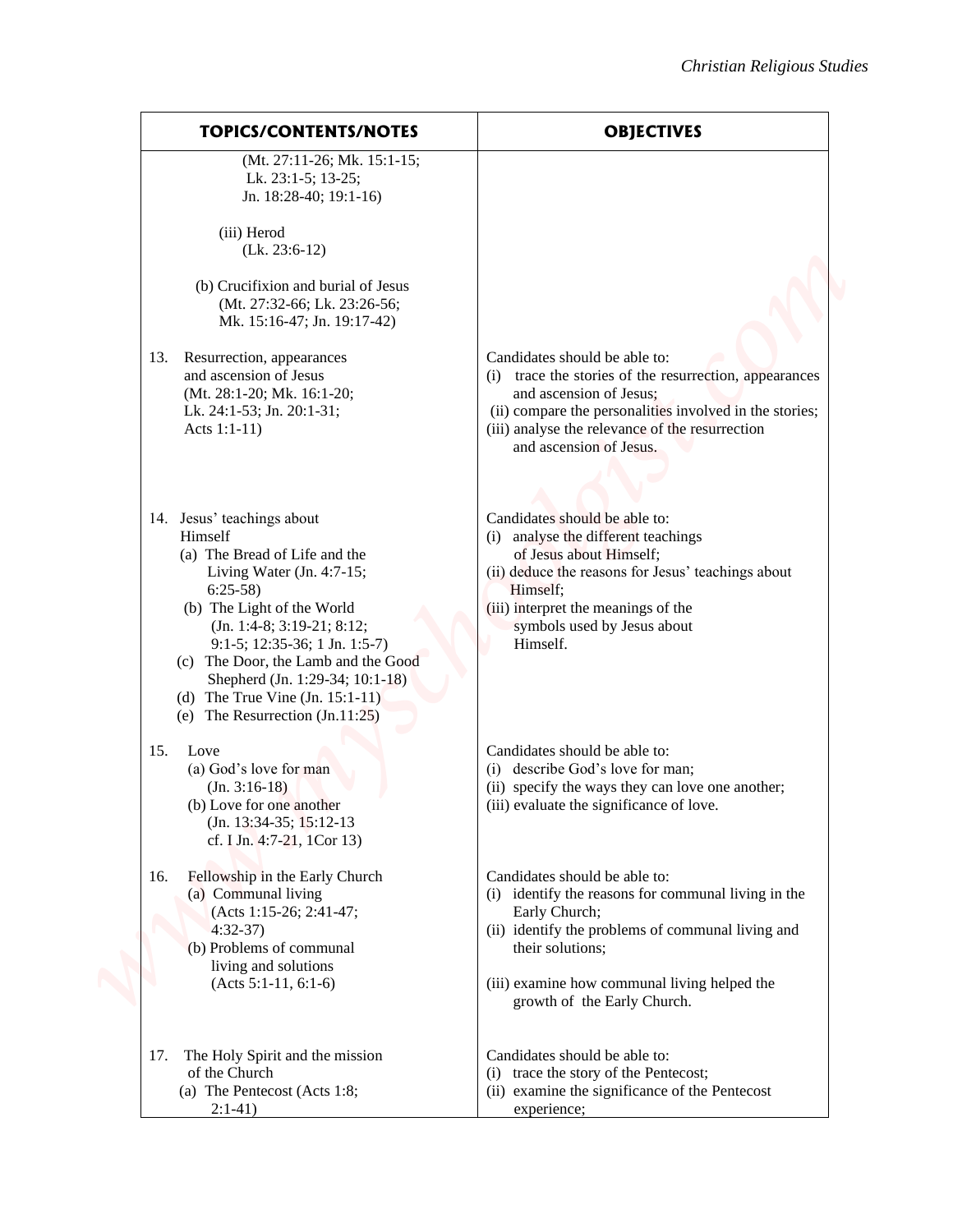| <b>TOPICS/CONTENTS/NOTES</b>                                                                                                                                                                                                                                                                                                                                                                                                                                                                                                                                                                                                                          | <b>OBJECTIVES</b>                                                                                                                                                                                                                                                                                                                                                                                                                                                                                                                                                                                                                                                                                                                                                                                                                      |
|-------------------------------------------------------------------------------------------------------------------------------------------------------------------------------------------------------------------------------------------------------------------------------------------------------------------------------------------------------------------------------------------------------------------------------------------------------------------------------------------------------------------------------------------------------------------------------------------------------------------------------------------------------|----------------------------------------------------------------------------------------------------------------------------------------------------------------------------------------------------------------------------------------------------------------------------------------------------------------------------------------------------------------------------------------------------------------------------------------------------------------------------------------------------------------------------------------------------------------------------------------------------------------------------------------------------------------------------------------------------------------------------------------------------------------------------------------------------------------------------------------|
| (b) The mission of the Church<br>$(Acts 8:4-40)$                                                                                                                                                                                                                                                                                                                                                                                                                                                                                                                                                                                                      | (iii) analyse the mission of the Church.                                                                                                                                                                                                                                                                                                                                                                                                                                                                                                                                                                                                                                                                                                                                                                                               |
| Opposition to the Gospel message<br>18.<br>(a) The arrest and imprisonment of<br>Peter and John<br>(Acts 3; 4:1-22; 5:17-42)<br>$12:1-24$<br>(b) The martyrdom of Stephen<br>$(Acts 6:8-15; 7)$<br>(c) Persecution by Saul<br>$(Acts 8:1-3; 9:1-2)$<br>cf. Gal. 1:11-17)<br>(d) Persecution of Paul (Acts 16:11-40;<br>19:23-41;21:27-36 cf 2 Cor:11:23-33)<br>Mission to the Gentiles<br>19.<br>(a) Conversion of Saul<br>(Acts 9:1-30; 22:4-21;<br>$26:9-18$<br>(b) Conversion of Cornelius<br>$(Acts 10:1-48)$<br>(c) The commissioning and mission of Paul<br>(Acts 13; 14:1-20)<br>(d) The Council of Jerusalem<br>$(Acts 15:1-35; Gal. 2:1-21)$ | Candidates should be able to:<br>(i) trace the story of the arrest and<br>imprisonment of Peter and John;<br>(ii) trace the events that led to the<br>martyrdom of Stephen;<br>(iii) describe the role of Saul in the persecution of the<br>Church;<br>(iv) evaluate the importance of persecution to the<br>growth of the Church.<br>(v) account for the persecution of Paul.<br>Candidates should be able to:<br>(i) compare the conversions of Saul<br>and Cornelius;<br>(ii) analyse the commissioning and<br>mission of Paul;<br>(iii) examine the main decisions at the Council of<br>Jerusalem;<br>(iv) identify the personalities<br>involved at the Council of Jerusalem;<br>examine the relevance of the main decisions at<br>(v)<br>the Council of Jerusalem;<br>(vi) assess Paul's role in the mission<br>to the Gentiles. |
| <b>SECTION D:</b><br>Themes from Selected Epistles                                                                                                                                                                                                                                                                                                                                                                                                                                                                                                                                                                                                    |                                                                                                                                                                                                                                                                                                                                                                                                                                                                                                                                                                                                                                                                                                                                                                                                                                        |
| Justification by Faith<br>1.<br>(Rom. 3:21-24; 5:1-11; 10:1-13; Gal 2:16-21)                                                                                                                                                                                                                                                                                                                                                                                                                                                                                                                                                                          | Candidates should be able to:<br>(i) interpret the phrase 'justification<br>by faith';<br>(ii) identify the basic conditions for justification;<br>(iii) determine the fruits of justification.                                                                                                                                                                                                                                                                                                                                                                                                                                                                                                                                                                                                                                        |
| The Law and Grace<br>2.<br>(Rom. 4:13-25; 5:18-21;<br>Gal. 3:10-14; 19-29; Rom 3:24)                                                                                                                                                                                                                                                                                                                                                                                                                                                                                                                                                                  | Candidates should be able to:<br>(i) examine the purpose and significance of the law<br>and grace;<br>(ii) identify the place of the Law among the Jews.                                                                                                                                                                                                                                                                                                                                                                                                                                                                                                                                                                                                                                                                               |
| New life in Christ<br>3.<br>(Rom. 6:1-4; 12-14; Col. 3:1-17;<br>Gals. 5:16-26; II Cor. 5:16-19;<br>I Thess. 4:1-8; Rom. 12)                                                                                                                                                                                                                                                                                                                                                                                                                                                                                                                           | Candidates should be able to:<br>describe the characteristics of<br>the old life;<br>(ii) analyse the new life in Christ;<br>(iii) identify the conditions of the<br>new life;<br>(iv) examine the benefits of the new life.                                                                                                                                                                                                                                                                                                                                                                                                                                                                                                                                                                                                           |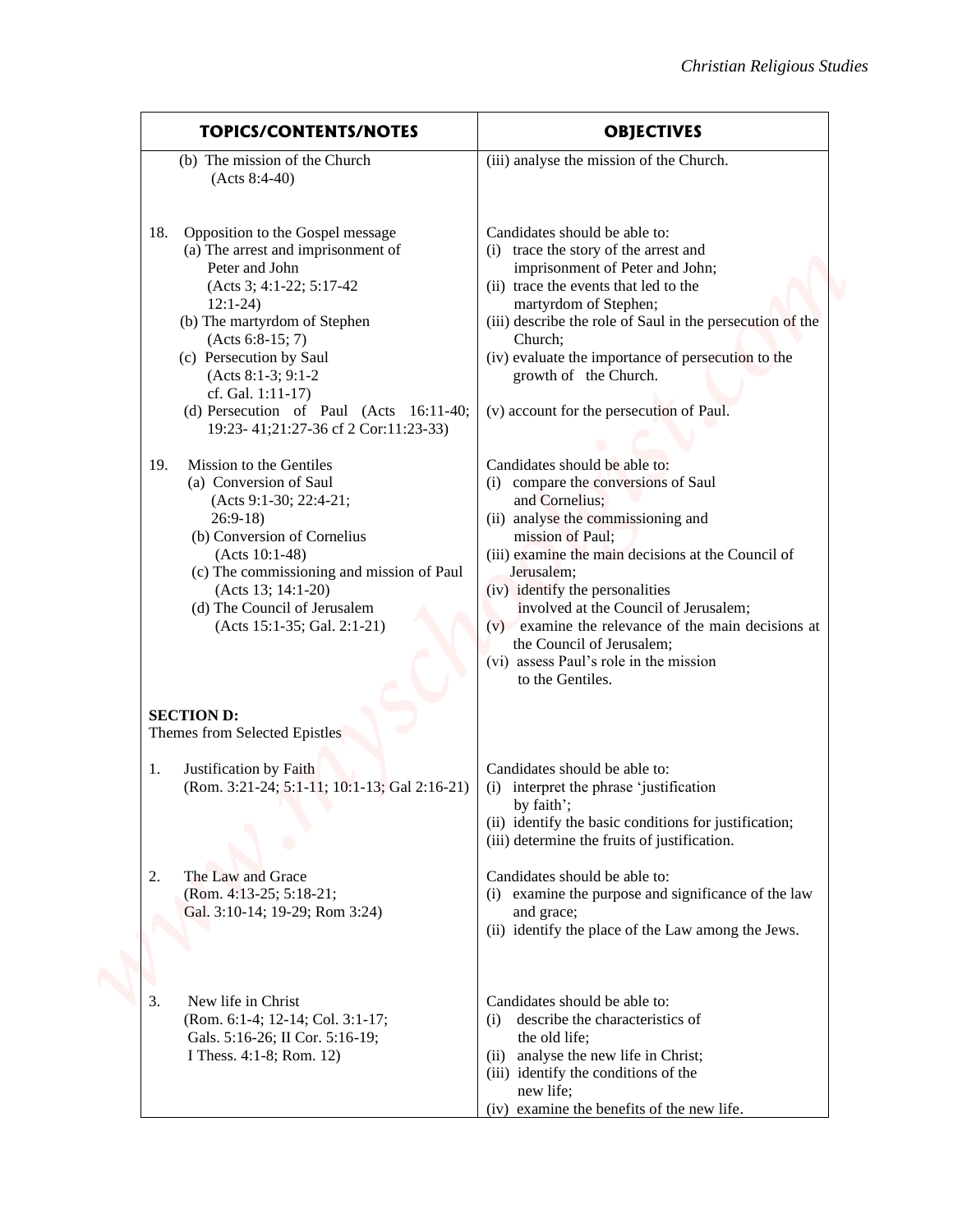| <b>TOPICS/CONTENTS/NOTES</b>                                                                                                                                                                                  | <b>OBJECTIVES</b>                                                                                                                                                                                                                                            |
|---------------------------------------------------------------------------------------------------------------------------------------------------------------------------------------------------------------|--------------------------------------------------------------------------------------------------------------------------------------------------------------------------------------------------------------------------------------------------------------|
| Christians as joint heirs with Christ<br>4.<br>$(Gal. 3:23-29; 4:1-7)$                                                                                                                                        | Candidates should be able to:<br>(i) describe how Christians are<br>joint heirs with Christ;<br>(ii) indicate the benefits of being<br>joint heirs with Christ.                                                                                              |
| 5.<br>Humility<br>(Phil. 2:1-11; I Pet. 5:5-11; James 4:10; Matt<br>23:12)                                                                                                                                    | Candidates should be able to:<br>(i) determine the meaning of humility;<br>(ii) identify the requirements of humility;<br>(iii) identify the rewards of humility.                                                                                            |
|                                                                                                                                                                                                               |                                                                                                                                                                                                                                                              |
| Forgiveness<br>6.<br>(Philemon; II Cor. 2:5-11; Matt 7:14-15)                                                                                                                                                 | Candidates should be able to:<br>(i) analyse Paul's teaching on forgiveness;<br>(ii) assess the benefits of forgiveness.                                                                                                                                     |
| 7.<br>Spiritual gifts<br>(I Cor. 12; Rom. 12:3-18; I Cor. 14)                                                                                                                                                 | Candidates should be able to:<br>(i) identify the different spiritual gifts;<br>(ii) analyse the benefits of spiritual gifts to the<br>individual and the church.                                                                                            |
| <b>Christian Giving</b><br>8.<br>(Phil. 4:14-20; II Cor. 8:1-5; 9<br>Cf. Matt 6:2-4)                                                                                                                          | Candidates should be able to:<br>(i) interpret the concept of Christian giving;<br>(ii) relate the teachings of Paul on Christian giving.<br>(iii) identify the importance of Christian giving.                                                              |
| Civic responsibility<br>9.<br>(Rom. 13; I Tim. 2:1-4: 1Peter 2:13-17)                                                                                                                                         | Candidates should be able to:<br>(i) identify the need for obedience to authority;<br>(ii) specify the requirements of good citizenship.                                                                                                                     |
| Dignity of labour<br>10.<br>(II Thess. 3:6-15; Col. 3:23-25;<br>Matt 20:1-16)                                                                                                                                 | Candidates should be able to:<br>(i) interpret the concept of dignity of labour;<br>(ii) analyse the benefits of labour.                                                                                                                                     |
| 11. The second coming of Christ<br>The signs of the Coming of Christ<br>a)<br>(1 Thess. 4:13-18; II Thess. 2:1-12)<br>Preparation for His coming<br>b)<br>(I Thess. 5:1-11; II Pet. 3:1-13;<br>Matt 25:31-46) | Candidates should be able to:<br>identify the signs of the Second Coming of<br>(i)<br>Christ;<br>(ii) specify the preparations for His coming;<br>(iii) indicate what will happen during His Second<br>Coming;<br>(iv) examine the importance of His coming. |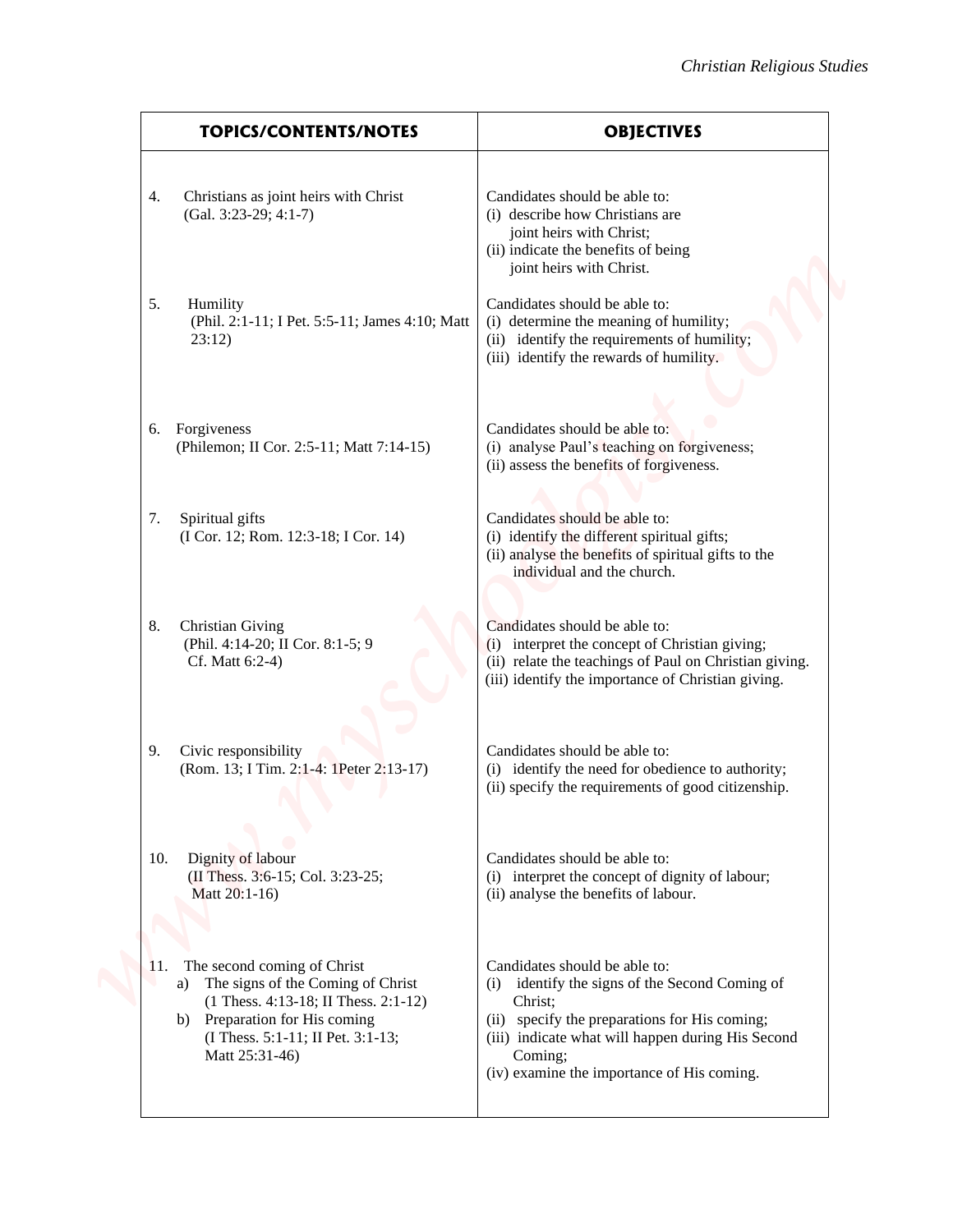| <b>TOPICS/CONTENTS/NOTES</b>                                                                                                                                                                                                                                                                                                                                                                                                    | <b>OBJECTIVES</b>                                                                                                                                                                                                                                                                                                                            |
|---------------------------------------------------------------------------------------------------------------------------------------------------------------------------------------------------------------------------------------------------------------------------------------------------------------------------------------------------------------------------------------------------------------------------------|----------------------------------------------------------------------------------------------------------------------------------------------------------------------------------------------------------------------------------------------------------------------------------------------------------------------------------------------|
| Impartiality<br>12.<br>(James 2:1-13; Luke 6:3; Acts 10:34-35;<br>Matt $7:1-5$ )                                                                                                                                                                                                                                                                                                                                                | Candidates should be able to:<br>interpret the concept of impartiality;<br>(i)<br>(ii) identify causes of partiality<br>(iii) examine the consequences of partiality.                                                                                                                                                                        |
| Effective prayer<br>13.<br>(James 1:2-8; 4:1-3; 5:13-18 cf.<br>Matt 6:5-13)                                                                                                                                                                                                                                                                                                                                                     | Candidates should be able to:<br>identify the requirements of effective prayer;<br>(i)<br>(ii) distinguish between effective and ineffective<br>prayer;<br>(iii) identify the importance of prayer.                                                                                                                                          |
| Christian living in the community<br>14.<br>(a) Interpersonal relationships<br>among Christians (I Pet. 5:1-4;<br>Rom. 12:3-21; 2 Pet. 1:3-11;<br>Heb.13:1-21)<br>(b) Christians living among non- Christians<br>(I Pet. 2:3-25; Rom. 15:1-2)<br>(c) Christian attitude to persecution<br>(I Pet. 1:5-9; 4:1-19; 1 Pet. 3:13-22)<br>(d) Relationship in the Christian family<br>(Eph. 6: 1-9; Col. 3:18-21;<br>I Pet. $3:1-7$ ) | Candidates should be able to:<br>(i) determine interpersonal relationships among<br>Christians;<br>(ii) analyse Christian living among non-Christians;<br>(iii) relate Christian attitude to persecution;<br>(iv) determine the relationship in the Christian<br>family;<br>(v) examine the importance of maintaining good<br>relationships. |
| 15. Corruption<br>$(1$ Tim 6:6-11; 2 Tim 3:8; 2 Pet. 1:4-11;<br>James 5:1-6)                                                                                                                                                                                                                                                                                                                                                    | Candidates should be able to:<br>(i) define the term corruption;<br>(ii) identify the causes of corruption;<br>(iii) determine the effects and consequences of<br>corruption;<br>(iv) identify ways of curbing corruption.                                                                                                                   |
| 16. Sexual Immorality<br>(a) Prostitution<br>(1Cor.6:16-20 cf. Prov.7:10-27;23:27-28)<br>(b) Adultery and Fornication<br>(Heb. 13:4, Eph. 5:3-10 cf. Matt 5:28-32;<br>Deut. 22:22; Lev. 20:10)                                                                                                                                                                                                                                  | Candidates should be able to:<br>(i) identify what constitute sexual immorality;<br>(ii) determine the causes of sexual immorality;<br>(iii) examine the effects and consequences of sexual<br>immorality;<br>(iv) identify ways of curbing sexual immorality.                                                                               |
| (c) Homosexuality<br>(Rom. 1:24-32 cf. Lev.18:21-30; 20:13)                                                                                                                                                                                                                                                                                                                                                                     |                                                                                                                                                                                                                                                                                                                                              |